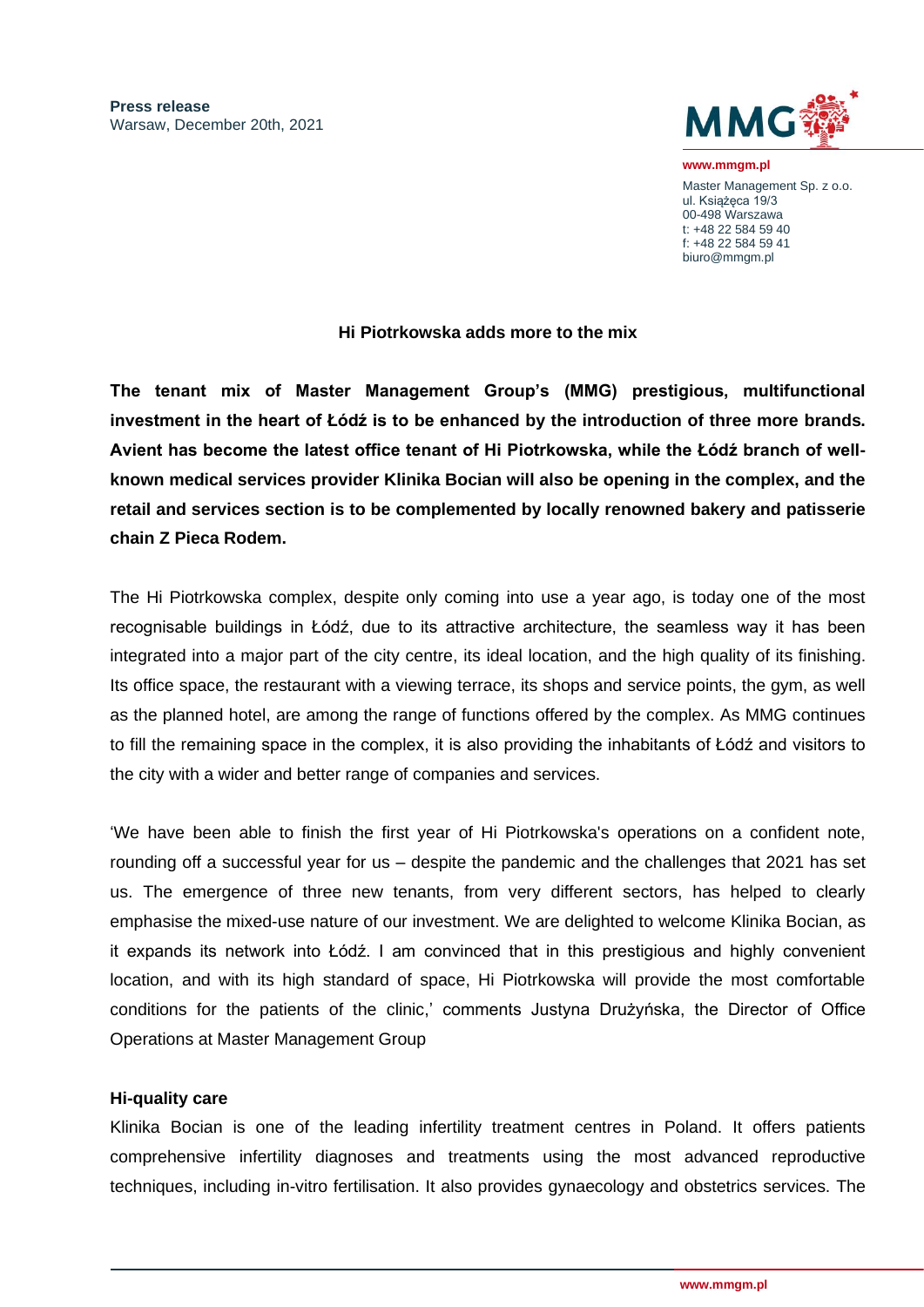

**www.mmgm.pl**

clinic's employees are all internationally experienced specialists who are distinguished in the fields of infertility and gynaecology. The clinics of the chain stand out due to their high standards and the effectiveness of their treatments. Klinika Bocian currently has six medical centres, located in Białystok, Warsaw, Katowice, Poznań and Szczecin, and also cooperates with My Clinic Riga in Latvia. Klinika Bocian will occupy 430 sqm on the first floor of the tallest building in the complex.

'The new Klinika Bocian centre in Łódź, which we intend to open in the first half of 2022, is the latest step in the expansion of our network of clinics. We already successfully operate in various locations across Poland, including Białystok, Warsaw, Katowice, Poznań and Szczecin, so we are very pleased that soon we will be adding Łódź to this list. The key area of our activities is the diagnosis and treatment of infertility – and this is also what we will be offering here. Comfortable gynaecological and treatment rooms will be provided for the patients. The clinic will also have a diagnostic laboratory and a modern embryological lab, where we will be carrying out in-vitro procedures. The convenient location in the very centre of the city along with our experienced medical staff are advantages that will certainly be appreciated by our future patients,' says Bartosz Mrugacz, the development director of Klinika Bocian.

## **Tasty and straight from the oven**

The services section of Hi Piotrkowska has been completed with the addition of Z Pieca Rodem – a bakery and patisserie chain that is a local favourite in the Łódź area – which will occupy 150 sqm (on the ground and mezzanine level), facing onto ul. Piotrkowska and al. ZHP. Z Pieca Rodem is a family company that offers high-quality, traditional baked goods prepared to its own recipes in more than 25 locations across Łódź, Zgierz and Pabianice.

'We are a Łódź-based company, so we could not be missing from the very heart of the city. Our new location in the iconic Hi Piotrkowska office building will be equipped with a bistro zone, where the inhabitants of Łódź will be served hot breakfasts from 6am! ' reveals Jakub Szynklewski, the president of the Z Pieca Rodem chain.

## **Saying Hi! to new offices**

Avient, meanwhile, will be joining the list of quality office tenants when it moves into more than 660 sqm on the 16th floor of the Hi Piotrkowska office building. Avient (The Avient Corporation) employs around 8,400 people in the Americas, the EMEA region, China and the Asia-Pacific region. It produces specialised and sustainable polymer-based materials that introduce new solutions to the market, turning challenges into opportunities for its customers, while also contributing to building a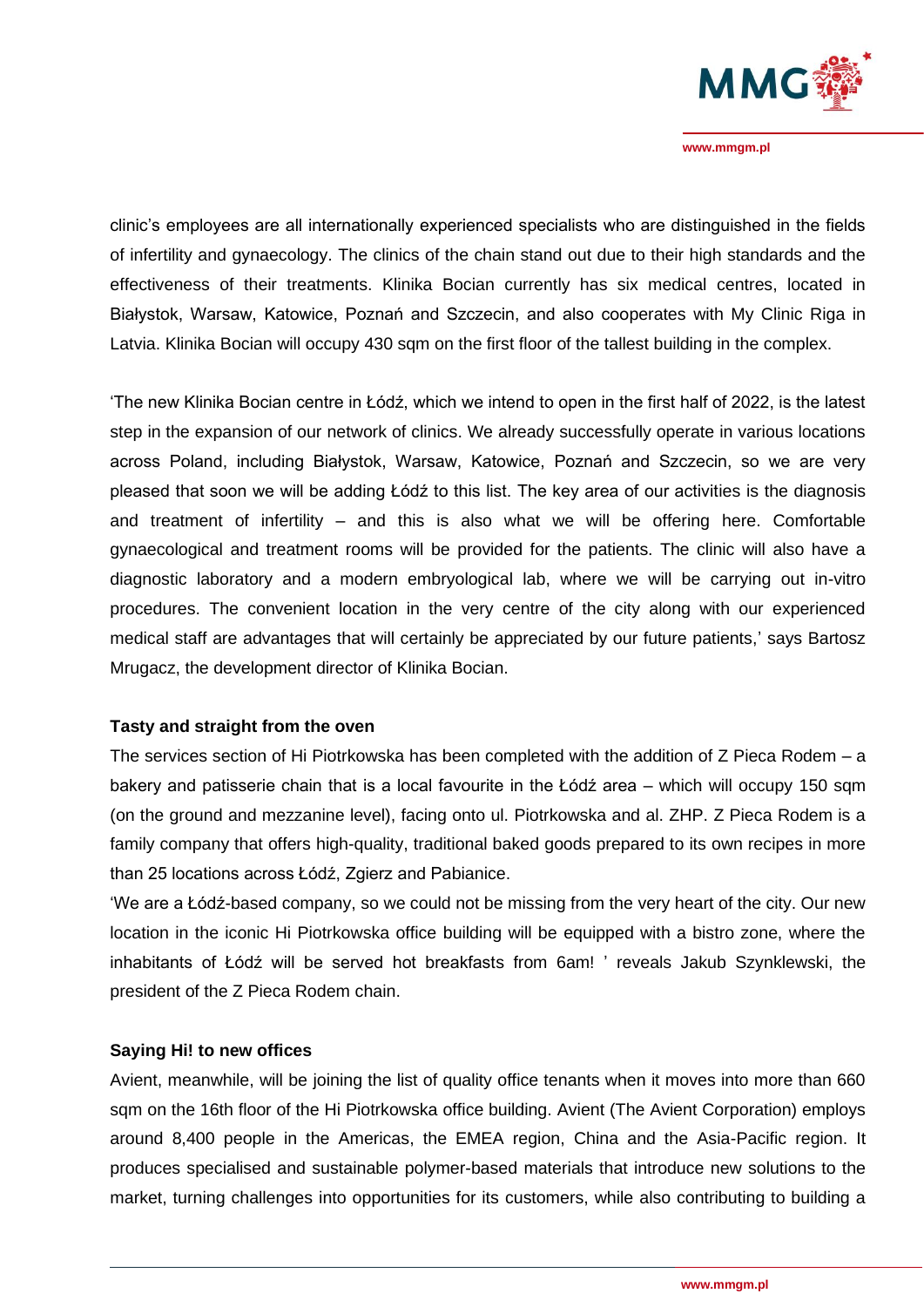

better world. Avient is a certified member of the ACC's (American Chemistry Council) Responsible Care® programme, a founding member of the Alliance to End Plastic Waste and is also Great Place to Work® certified.

'Avient is setting up a global business service (GBS) comprising three shared service centres (SSCs) in China, India and Poland to strengthen its business support line and further increase its flexibility in designing products for our customers. The largest and fastest growing of our SSCs is to be located in the new Hi Piotrkowska building in Łódź. We know the region well because one of Avient's production plants, employing 91 people, is located in Konstantynów Łódzki. We are very pleased that we are expanding our presence in the city by investing in people and preparing this new office space for them. We look forward to working with the local community and contributing to the city's development. Avient will be employing leading specialists in financial services, procurement and logistics in Łódź and we expect that we will continue to grow in the city in the years to come, which will mean significant additional recruitment. At the same time, we are focusing on the diversification of our personnel by developing our technological competences while adding new business units and new areas of competence to our portfolio,' explains Ewa Matraszek-Królikiewicz, the SSC Poland head of Avient.

Hi Piotrkowska, which comprises a total of 21,000 sqm A-class office space and 5,000 sqm of retail and services, offers tenants not only stunning and ever-changing views of Łódź. Its location in the very heart of the city, on the north-south al. Józefa Piłsudskiego / al. Adam Mickiewicz dual carriageway, guarantees excellent access to the local train stations, the airport and the exit roads from the city, as well as having a wide range of cultural, gastronomic and recreational attractions on its doorstep.

In spite of the pandemic, the office as well as the retail and services space in the complex have continued to enjoy considerable interest and attract new tenants. A few weeks ago, global coffee shop brand Starbucks opened in Hi Piotrkowska. Earlier in the year, MMG announced that a restaurant with a terrace would be opening on the 19th floor of the tallest building. The complex also houses a Żabka convenience store and a Just GYM automated fitness club. This year, drugstore chain Rossmann and a Kwiaciarnia Badylarz florist were added to the tenant mix. The prestigious location is also home to, among others: branch 1 of PKO Bank Polski in Łódź, iTechArt Group, as well as a New Work serviced offices and conference centre.